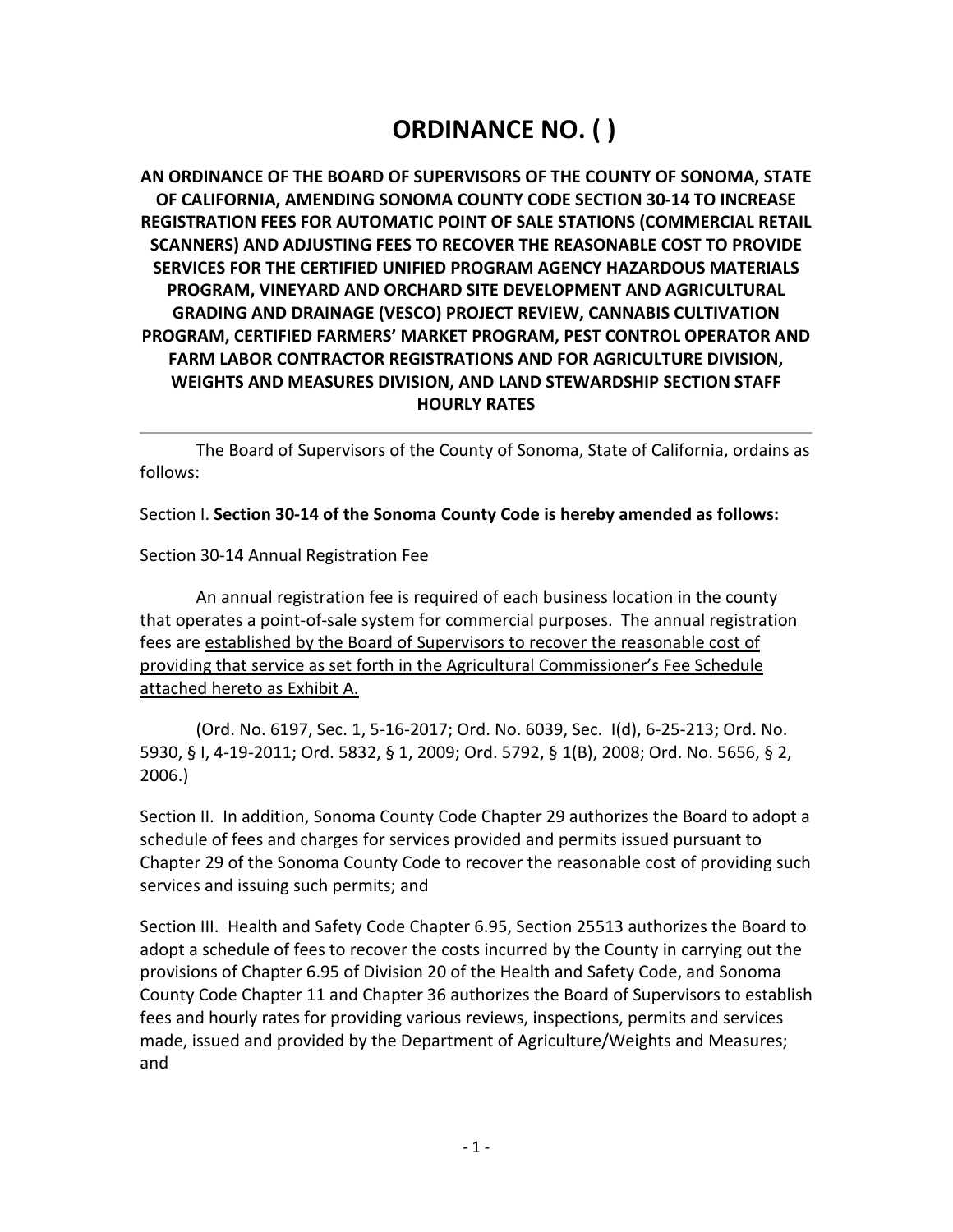Section IV. California Business and Professions Code Sections 12210, 12241 and 13350, California Code of Regulations Title 4, Chapter 3, Article 3, Section 4075 and Title 3, Section 1392. 8, California Food and Agriculture Code Section 11734 and Sections 5850- 5852, Government Code Section 6253, Sonoma County Code Chapter 11 and 26, and other provisions of law authorize the Board of Supervisors to establish fees to recover the reasonable cost of providing for various inspections, reinspections, testing, certificates, registrations and services made, issued and provided by the County Agricultural Commissioner/Sealer of Weights and Measures (collectively referred to as "Agricultural Commissioner Services").

Section V. To recover the reasonable costs of providing Agricultural Commissioner Services as documented by the NBS Consulting Fee Study dated August 21, 2021, it is necessary to adjust those Agricultural Commissioner fees as set forth in Exhibit A attached hereto and incorporated herein as though set forth in full (collectively referred to as "Agricultural Commissioner Fees"), commencing July 1, 2022.

Section VI. Based on information presented to this Board, this Board finds that the proposed Agricultural Commissioner Fees comply with all legal requirements, including Art. XIII C, Section 1(e)(1)-(3) of the California Constitution.

Section VII. In all other respects, previous fee resolutions and ordinances setting Agricultural Commissioner Fees and hourly rates shall remain in full force and effect.

Section VIII. If any section, subsection, sentence, clause, or phrase of this Ordinance is for any reason held to be unconstitutional or invalid, such decision shall not affect the validity of the remaining portion of this Ordinance. The Board of Supervisors hereby declares that it would have passed this Ordinance and every section, subsection, sentence, clause or phrase thereof irrespective of the fact that any one or more sections, subsections, sentences, clauses or phrases be declared unconstitutional or invalid.

Section IX. This Ordinance shall be and the same is hereby declared to be in full force and effect from and after thirty (30) days after the date of its passage and shall be published once before the expiration of fifteen (15) days after said passage, with the names of the Supervisors voting for or against the same, in *The Press Democrat*, a newspaper of general circulation published in the County of Sonoma, State of California.

In regular session of the Board of Supervisors of the County of Sonoma, introduced on the 22nd day of March, 2022, and finally passed and adopted this  $5<sup>th</sup>$  day of April, 2022, on regular roll call of the members of said Board by the following vote: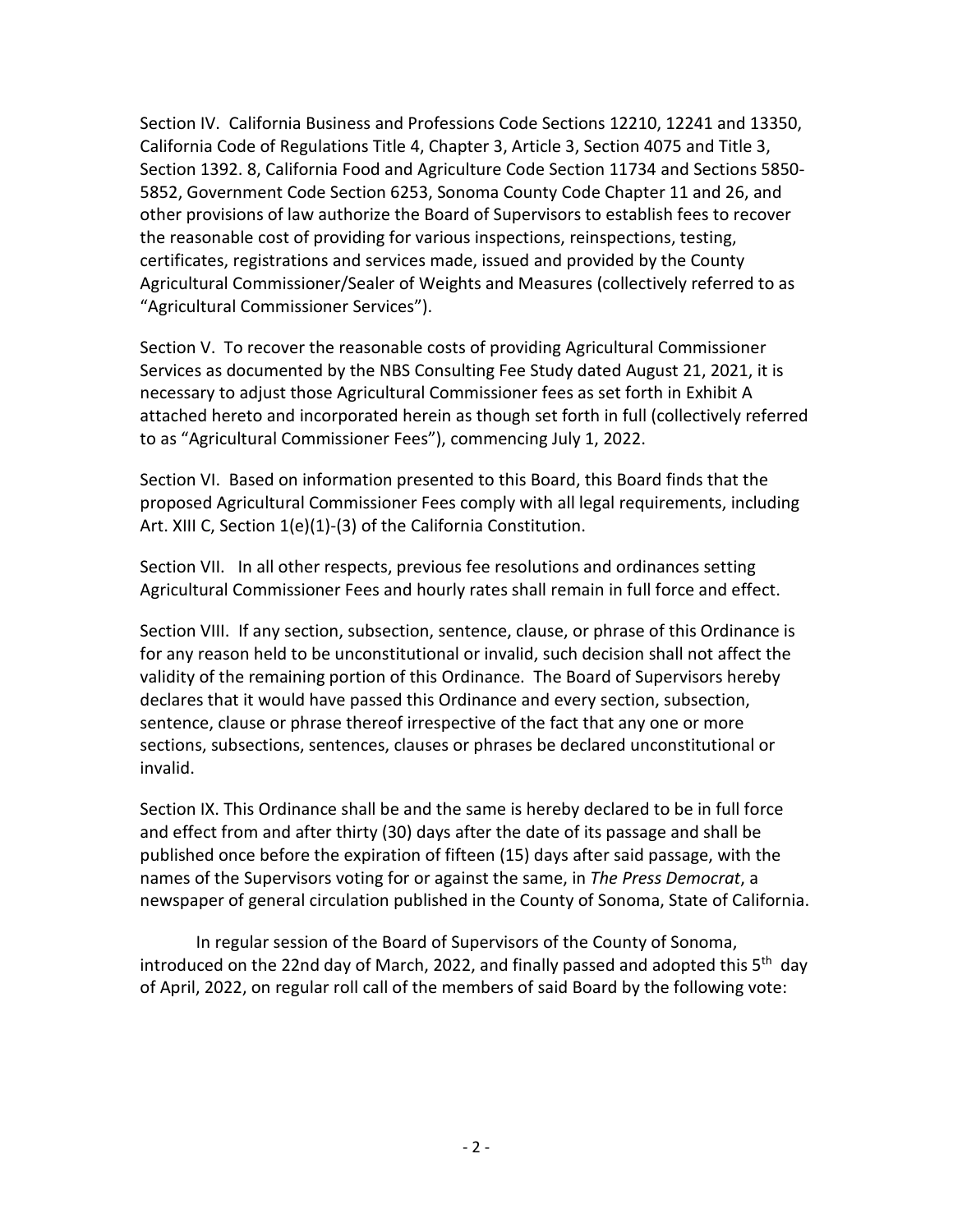#### **SUPERVISORS:**

| Gorin: | Rabbitt: | Coursey: | Hopkins: | Gore:    |
|--------|----------|----------|----------|----------|
| Ayes:  | Noes:    |          | Absent:  | Abstain: |

**WHEREUPON,** the Chair declared the above and foregoing Ordinance duly adopted and

#### **SO ORDERED.**

Chair, Board of Supervisors County of Sonoma

ATTEST:

Sheryl Bratton, Clerk of the Board of Supervisors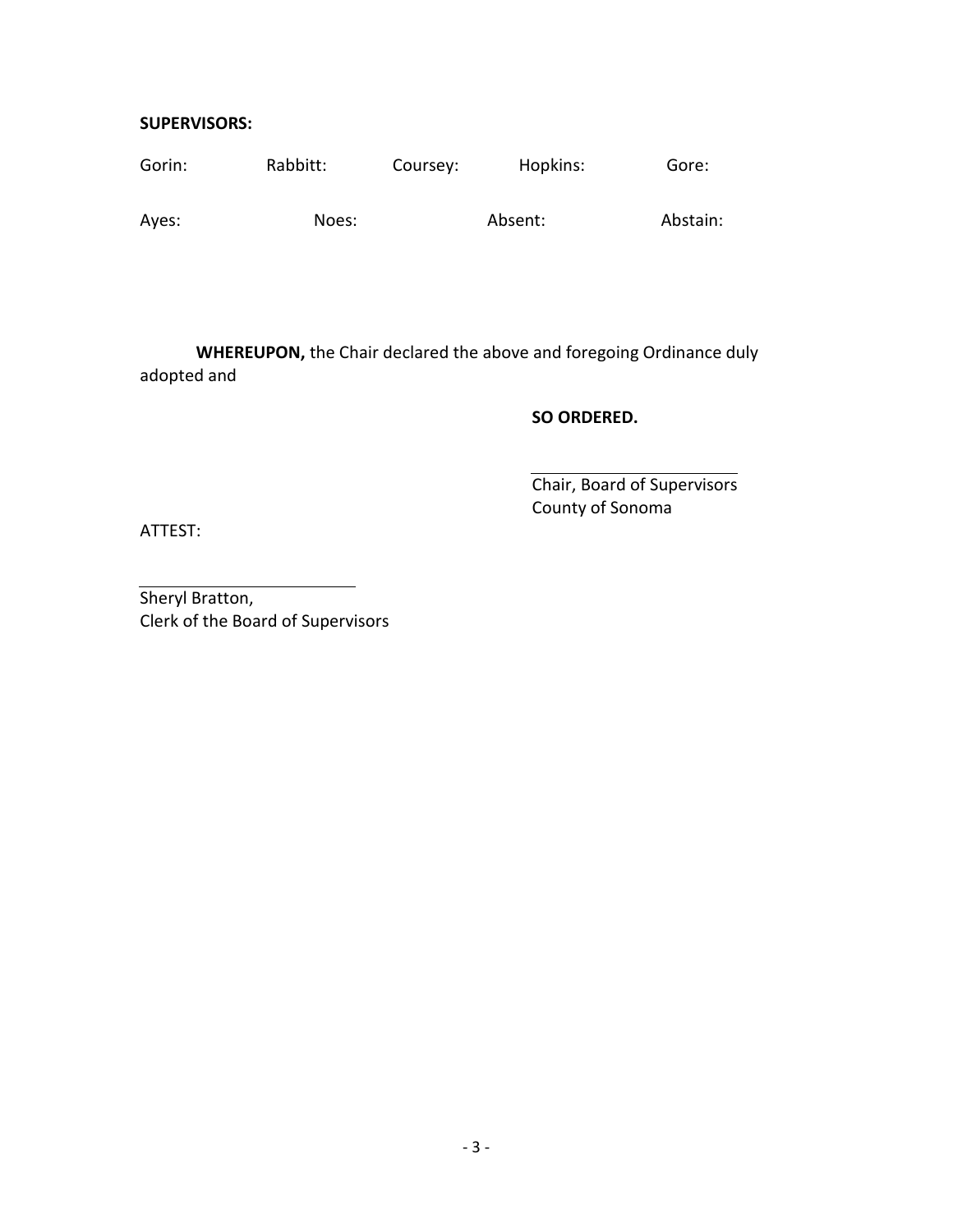# County of Sonoma

Department of Agriculture/Weights & Measures

# **Proposed Fee Schedule for Fiscal Year 2022-23**

## **Exhibit A**

| Division/Unit                                                    | <b>Fee Description (short)</b>                                           |    | <b>Current Fee</b><br><b>Amount</b> |    | FY 22-23<br>Proposed<br><b>Fee Amount</b> | Proposed<br><b>Effective</b><br><b>Date</b> |
|------------------------------------------------------------------|--------------------------------------------------------------------------|----|-------------------------------------|----|-------------------------------------------|---------------------------------------------|
| <b>Agriculture Division Hourly Rate</b>                          |                                                                          |    |                                     |    |                                           |                                             |
| Agriculture                                                      | Hourly Rate <sup>[1]</sup>                                               | \$ | 177                                 | \$ | 225                                       | 7/1/2022                                    |
| <b>Direct Marketing Program</b>                                  |                                                                          |    |                                     |    |                                           |                                             |
| Agriculture                                                      | <b>Certified Producer's Certificate</b>                                  | \$ | 69                                  | \$ | 76                                        | 7/1/2022                                    |
| Agriculture                                                      | <b>Certified Producer's Certificate</b><br>Amendment                     | \$ | 35                                  | \$ | 39                                        | 7/1/2022                                    |
| Agriculture                                                      | <b>Certified Farmers' Market</b><br>Application/Certificate              | \$ | 100                                 | \$ | 112                                       | 7/1/2022                                    |
| <b>Farm Labor Contractor</b>                                     |                                                                          |    |                                     |    |                                           |                                             |
| Agriculture                                                      | Farm Labor Contractor<br>Registration                                    | \$ | 35                                  | \$ | 42                                        | 7/1/2022                                    |
| <b>Hazardous Materials Program</b>                               |                                                                          |    |                                     |    |                                           |                                             |
| Agriculture                                                      | Hazardous Material: Range 6                                              | \$ | 155                                 | \$ | 186                                       | 7/1/2022                                    |
| Agriculture                                                      | Hazardous Material: Range 7                                              | \$ | 247                                 | \$ | 306                                       | 7/1/2022                                    |
| Agriculture                                                      | Hazardous Waste Program<br>(<325 gals waste/year)                        | \$ | 145                                 | \$ | 178                                       | 7/1/2022                                    |
| Agriculture                                                      | Hazardous Waste Program<br>(>326 gals waste/year)                        | \$ | 225                                 | \$ | 244                                       | 7/1/2022                                    |
| <b>Miscellaneous</b>                                             |                                                                          |    |                                     |    |                                           |                                             |
| Agriculture                                                      | Grower Workshop Pre-<br>registration                                     | \$ | 10                                  | \$ | 18                                        | 7/1/2022                                    |
| Agriculture                                                      | Grower Workshop Registration<br>at the Door                              | \$ | 20                                  | \$ | 25                                        | 7/1/2022                                    |
| <b>Pest Control Operators</b>                                    |                                                                          |    |                                     |    |                                           |                                             |
| Agriculture                                                      | <b>Agricultural Pest Control</b><br><b>Operator Registration</b>         | \$ | 86                                  | \$ | 92                                        | 7/1/2022                                    |
| Phytosanitary Certificate / Certificate of Quarantine Compliance |                                                                          |    |                                     |    |                                           |                                             |
| Agriculture                                                      | <b>State Phyto Certificate</b><br>(Individual)                           | \$ | 15                                  | \$ | 17                                        | 7/1/2022                                    |
| Agriculture                                                      | <b>State Phyto Certificate</b><br>(Individual) - in Santa Rosa<br>Office | \$ | 8                                   | \$ | 9                                         | 7/1/2022                                    |
|                                                                  | <b>State Phyto Certificate</b><br>(additional cert for the               |    |                                     |    |                                           |                                             |
| Agriculture                                                      | same visit)                                                              | \$ | $10\,$                              | \$ | 12                                        | 7/1/2022                                    |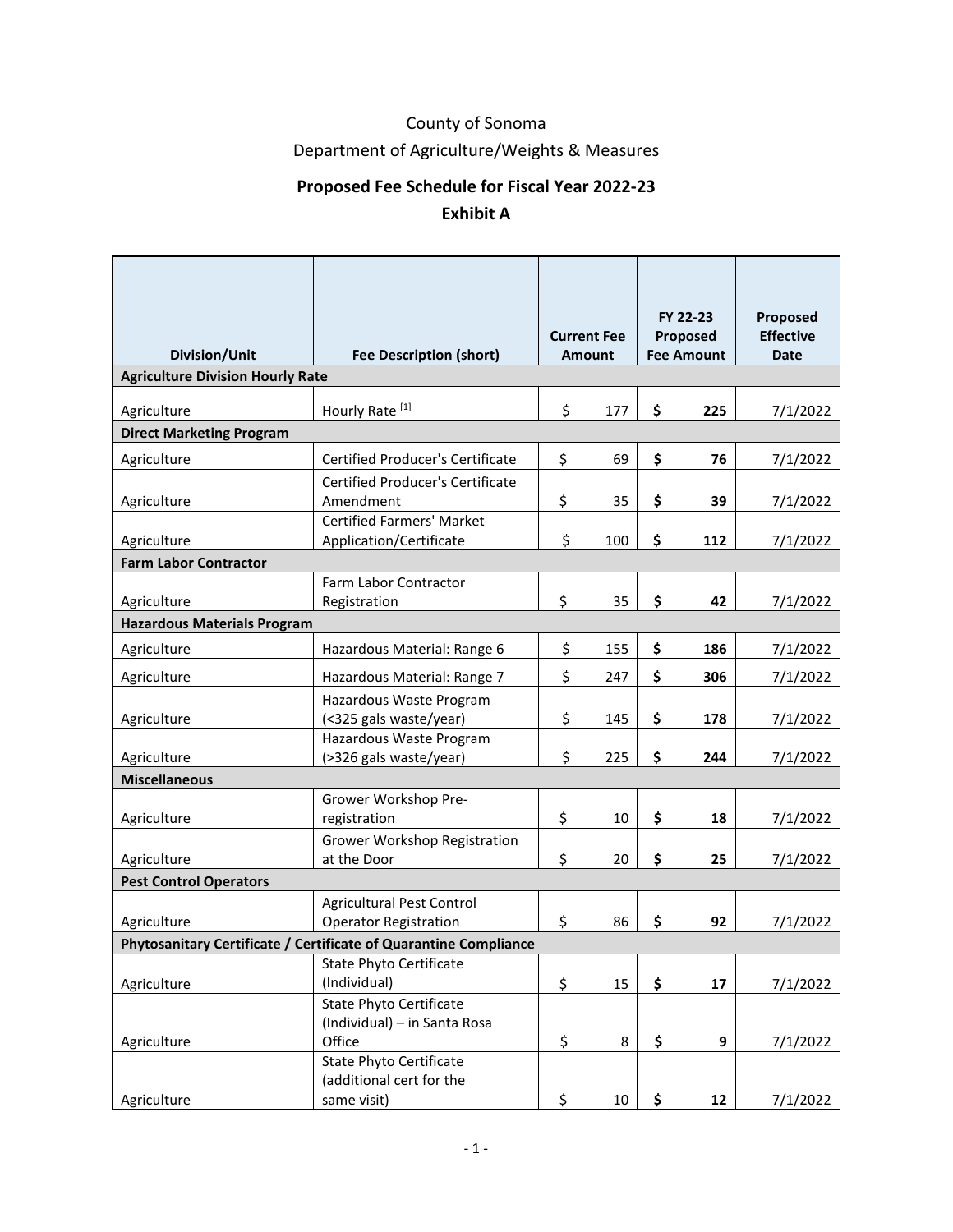| Division/Unit                                                            | <b>Fee Description (short)</b>                                                                              | <b>Current Fee</b><br><b>Amount</b> |                | FY 22-23<br>Proposed<br><b>Fee Amount</b> |                | Proposed<br><b>Effective</b><br><b>Date</b> |
|--------------------------------------------------------------------------|-------------------------------------------------------------------------------------------------------------|-------------------------------------|----------------|-------------------------------------------|----------------|---------------------------------------------|
|                                                                          | <b>State Phyto Certificate</b>                                                                              |                                     |                |                                           |                |                                             |
|                                                                          | (additional cert for the same                                                                               |                                     |                |                                           |                |                                             |
| Agriculture                                                              | visit) - in Santa Rosa Office                                                                               | \$                                  | 5              | \$                                        | 6              | 7/1/2022                                    |
|                                                                          | <b>Federal Phyto Certificate</b>                                                                            |                                     |                |                                           |                |                                             |
| Agriculture                                                              | (Individual)                                                                                                | \$                                  | 57             | \$                                        | 66             | 7/1/2022                                    |
|                                                                          | Federal Phyto Certificate<br>(Individual) - in Santa Rosa<br>Office                                         |                                     |                |                                           |                |                                             |
| Agriculture                                                              |                                                                                                             | \$                                  | 29             | \$                                        | 33             | 7/1/2022                                    |
| Agriculture                                                              | Certificate of Quarantine<br>Compliance (Individual)                                                        | \$                                  | 15             | \$                                        | 17             | 7/1/2022                                    |
|                                                                          | Certificate of Quarantine<br>Compliance (Individual) - in<br>Santa Rosa Office                              |                                     | 8              | \$                                        | 9              | 7/1/2022                                    |
| Agriculture                                                              | Certificate of Quarantine                                                                                   | \$                                  |                |                                           |                |                                             |
|                                                                          | Compliance (additional cert for<br>the same visit)                                                          |                                     |                |                                           |                |                                             |
| Agriculture                                                              |                                                                                                             | \$                                  | 10             | \$                                        | 12             | 7/1/2022                                    |
| Agriculture                                                              | Certificate of Quarantine<br>Compliance (additional cert for<br>the same visit) $-$ in Santa Rosa<br>Office | \$                                  | 5              | \$                                        | 6              | 7/1/2022                                    |
| <b>Cannabis Zoning Permit Application Fees</b>                           |                                                                                                             |                                     |                |                                           |                |                                             |
|                                                                          | Cottage Outdoor <sup>[2]</sup>                                                                              | \$                                  |                |                                           |                |                                             |
| Agriculture<br>Agriculture                                               | Specialty Outdoor <sup>[2]</sup>                                                                            | \$                                  | 1,874<br>2,190 | \$<br>\$                                  | 1,798<br>1,798 | 7/1/2022<br>7/1/2022                        |
| Agriculture                                                              | Small Outdoor <sup>[2]</sup>                                                                                | \$                                  | 2,508          | \$                                        | 2,472          | 7/1/2022                                    |
|                                                                          | Renewals (Hourly) <sup>[1]</sup>                                                                            | \$                                  | 177            | \$                                        | 225            | 7/1/2022                                    |
| Agriculture<br><b>Miscellaneous Fees Related to Cannabis Cultivation</b> |                                                                                                             |                                     |                |                                           |                |                                             |
|                                                                          | Monitoring - Indoor/Mixed Light                                                                             |                                     |                |                                           |                |                                             |
| Agriculture                                                              | Cultivation, Indoor Nursery                                                                                 | \$                                  | 600            | \$                                        | 630            | 7/1/2022                                    |
| Agriculture                                                              | Monitoring - Outdoor<br>Cultivation: Cottage and<br>Specialty                                               | \$                                  | 600            | \$                                        | 630            | 7/1/2022                                    |
|                                                                          | Monitoring - Outdoor                                                                                        |                                     |                |                                           |                |                                             |
| Agriculture                                                              | Cultivation: Small                                                                                          | \$                                  | 600            | \$                                        | 899            | 7/1/2022                                    |
| Agriculture                                                              | Monitoring - Outdoor<br>Cultivation: Medium and<br><b>Outdoor Nursery</b>                                   | \$                                  | 900            | \$                                        | 899            | 7/1/2022                                    |
|                                                                          |                                                                                                             |                                     |                |                                           |                |                                             |
| Agriculture                                                              | Re-Inspections and or Re-<br>Reviews at Staff Hourly Rate [1]                                               | \$                                  | 177            | \$                                        | 225            | 7/1/2022                                    |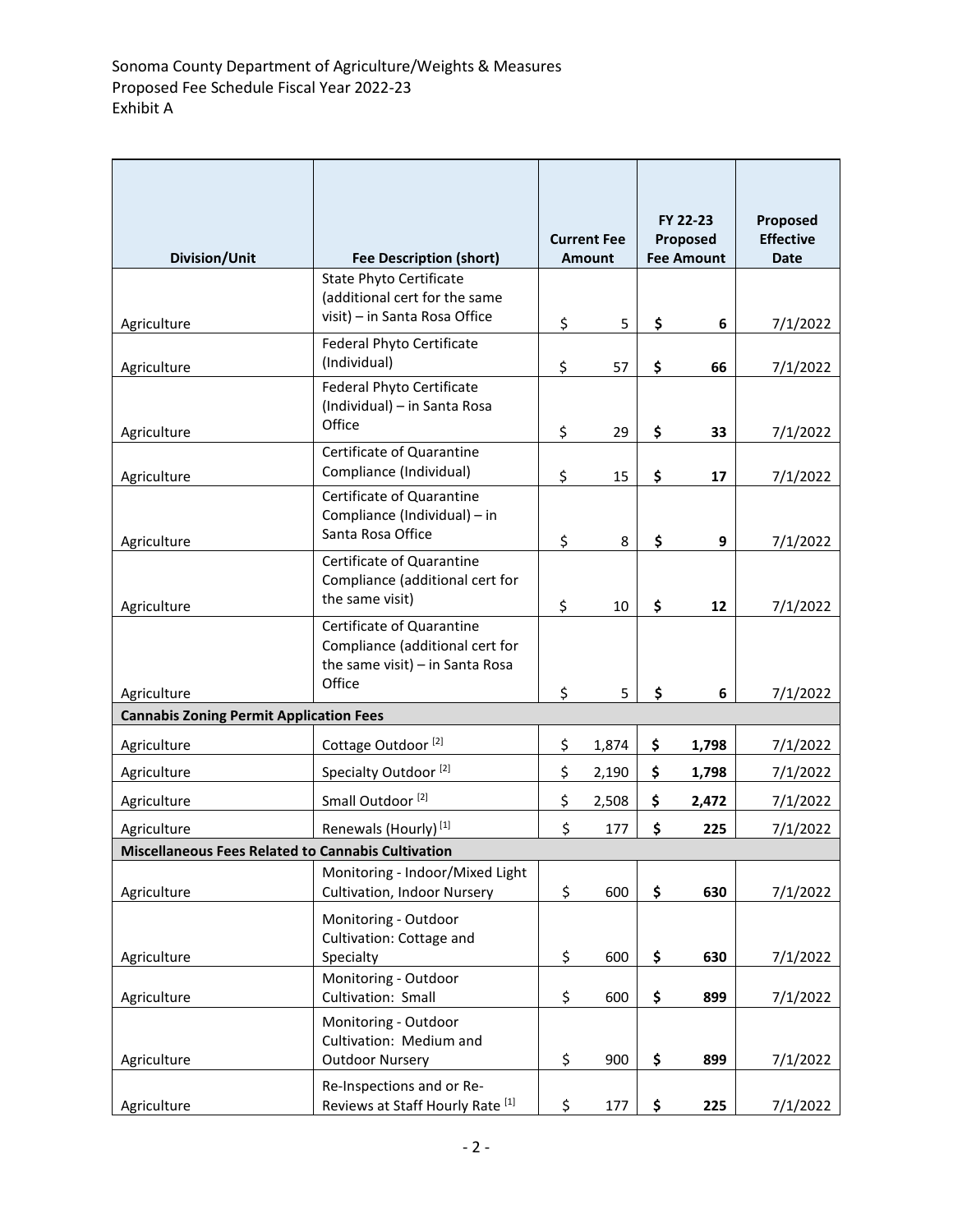| Division/Unit                                                    |                                                                      |    |        |    |       |          |  |
|------------------------------------------------------------------|----------------------------------------------------------------------|----|--------|----|-------|----------|--|
|                                                                  | Canopy Visit Verification / Crop<br>Loss Inspections at Staff Hourly |    |        |    |       |          |  |
| Agriculture                                                      | Rate                                                                 | \$ | 177    | \$ | 225   | 7/1/2022 |  |
| <b>Hemp - County Ordinance</b>                                   |                                                                      |    |        |    |       |          |  |
| Agriculture                                                      | Registration                                                         | \$ | 882    | \$ | 926   | 7/1/2022 |  |
| Agriculture                                                      | Male Field Walk Inspections -<br>Hourly Rate <sup>[1]</sup>          | \$ | 177    | \$ | 225   | 7/1/2022 |  |
| Land Stewardship Division Hourly Rate                            |                                                                      |    |        |    |       |          |  |
| Land Stewardship                                                 | Hourly Rate <sup>[1]</sup>                                           | \$ | 162    | \$ | 292   | 7/1/2022 |  |
| <b>Frost Protection Ordinance</b>                                |                                                                      |    |        |    |       |          |  |
| Land Stewardship                                                 | Registration                                                         | \$ | 64     | \$ | 88    | 7/1/2022 |  |
|                                                                  | Level I Vineyard Erosion and Sediment Control Ordinance (VESCO)      |    |        |    |       |          |  |
| Land Stewardship                                                 | Level I No Grading or Drainage<br>$<$ 10 acres [3]                   | \$ | 722    | \$ | 866   | 7/1/2022 |  |
| Land Stewardship                                                 | Level I No Grading or Drainage<br>$10 < 50$ acres [3]                | \$ | 1,364  | \$ | 1,637 | 7/1/2022 |  |
| Land Stewardship                                                 | Level I No Grading or Drainage<br>50 < 100 acres [3]                 | \$ | 1,769  | \$ | 2,123 | 7/1/2022 |  |
| Land Stewardship                                                 | Level I No Grading or Drainage ><br>$100$ acres $^{[3]}$             | \$ | 2,280  | \$ | 2,736 | 7/1/2022 |  |
| Land Stewardship                                                 | Level I With Grading and/or<br>Drainage <10 acres [4]                | \$ | 1,060  | \$ | 1,272 | 7/1/2022 |  |
| Land Stewardship                                                 | Level I With Grading and/or<br>Drainage 10 < 50 acres [4]            | \$ | 1,695  | \$ | 2,034 | 7/1/2022 |  |
| Land Stewardship                                                 | Level I With Grading and/or<br>Drainage 50 < 100 acres [4]           | \$ | 2,151  | \$ | 2,581 | 7/1/2022 |  |
| Land Stewardship                                                 | Level I With Grading and/or<br>Drainage > 100 acres [4]              | \$ | 2,742  | \$ | 3,290 | 7/1/2022 |  |
| Level II Vineyard Erosion and Sediment Control Ordinance (VESCO) |                                                                      |    |        |    |       |          |  |
| Land Stewardship                                                 | Level II No Grading or Drainage<br>$<$ 10 acres [5]                  | \$ | 4,604  | \$ | 5,525 | 7/1/2022 |  |
| Land Stewardship                                                 | Level II No Grading or Drainage<br>$10 < 50$ acres [5]               | \$ | 6,801  | \$ | 6,121 | 7/1/2022 |  |
| Land Stewardship                                                 | Level II No Grading or Drainage<br>50 < 100 acres [5]                | \$ | 8,657  | \$ | 8,638 | 7/1/2022 |  |
| Land Stewardship                                                 | Level II No Grading or Drainage ><br>100 acres [5]                   | \$ | 11,444 | \$ | 9,842 | 7/1/2022 |  |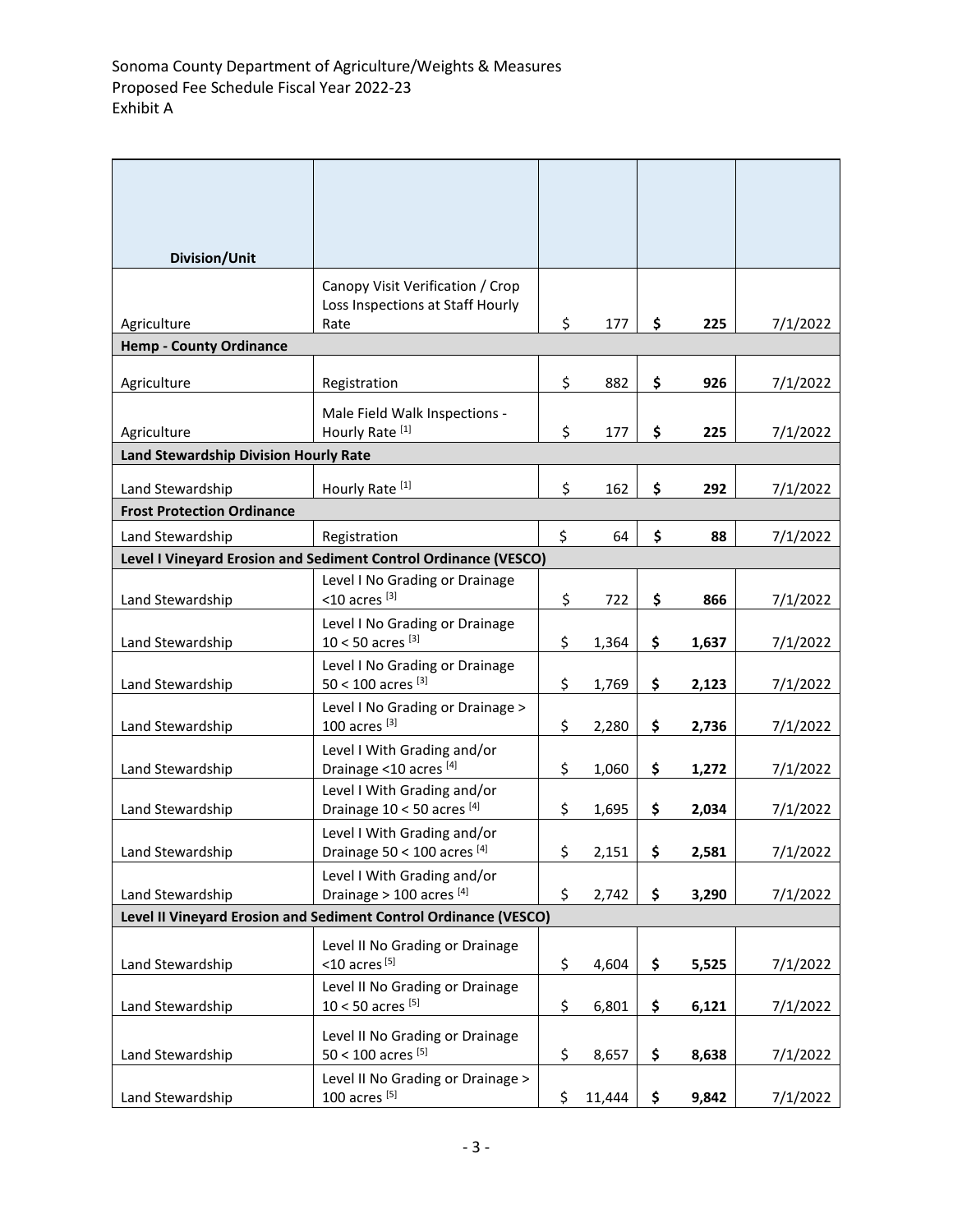| <b>Division/Unit</b>                | <b>Fee Description (short)</b>                                                         | <b>Current Fee</b><br><b>Amount</b> |        | FY 22-23<br>Proposed<br><b>Fee Amount</b> |        | Proposed<br><b>Effective</b><br><b>Date</b> |
|-------------------------------------|----------------------------------------------------------------------------------------|-------------------------------------|--------|-------------------------------------------|--------|---------------------------------------------|
|                                     | Level II with Grading and/or                                                           |                                     |        |                                           |        |                                             |
| Land Stewardship                    | Drainage <10 acres [6]                                                                 | \$                                  | 4,936  | \$                                        | 5,923  | 7/1/2022                                    |
| Land Stewardship                    | Level II with Grading and/or<br>Drainage 10 < 50 acres [6]                             | \$                                  | 7,168  | \$                                        | 8,387  | 7/1/2022                                    |
|                                     | Level II with Grading and/or                                                           | \$                                  |        |                                           |        |                                             |
| Land Stewardship                    | Drainage 50 < 100 acres [6]<br>Level II with Grading and/or                            |                                     | 9,090  | \$                                        | 11,317 | 7/1/2022                                    |
| Land Stewardship                    | Drainage > 100 acres [6]                                                               | \$                                  | 11,961 | \$                                        | 11,862 | 7/1/2022                                    |
|                                     | Level II Vineyard Erosion and Sediment Control Ordinance (VESCO) With Tree Removal     |                                     |        |                                           |        |                                             |
| Land Stewardship                    | Level II No Grading or Drainage<br>with tree removal <10 acres [5]                     | \$                                  | 5,330  | \$                                        | 6,609  | 7/1/2022                                    |
|                                     | Level II No Grading or Drainage<br>with tree removal $10 < 50$ acres<br>$[5]$          | \$                                  |        | \$                                        |        |                                             |
| Land Stewardship                    | Level II No Grading or Drainage                                                        |                                     | 7,740  |                                           | 9,211  | 7/1/2022                                    |
| Land Stewardship                    | with tree removal $50 < 100$ acres<br>$[5]$                                            | \$                                  | 9,697  | \$                                        | 10,085 | 7/1/2022                                    |
| Land Stewardship                    | Level II No Grading or Drainage<br>with tree removal $>$ 100 acres $^{[5]}$            | \$                                  | 12,717 | \$                                        | 10,301 | 7/1/2022                                    |
| Land Stewardship                    | Level II with Grading and/or<br>Drainage with tree removal <10<br>acres <sup>[6]</sup> | \$                                  | 5,644  | \$                                        | 6,829  | 7/1/2022                                    |
| Land Stewardship                    | Level II with Grading and/or<br>Drainage with tree removal 10 <<br>50 acres [6]        | \$                                  | 8,133  | \$                                        | 9,190  | 7/1/2022                                    |
| Land Stewardship                    | Level II with Grading and/or<br>Drainage with tree removal 50 <<br>100 acres $^{[6]}$  | \$                                  | 10,126 | \$                                        | 11,240 | 7/1/2022                                    |
|                                     | Level II with Grading and/or<br>Drainage with tree removal >                           |                                     |        |                                           |        |                                             |
| Land Stewardship                    | 100 acres $^{[6]}$                                                                     | \$                                  | 13,232 | \$                                        | 15,349 | 7/1/2022                                    |
| <b>Grading and/or Drainage Only</b> |                                                                                        |                                     |        |                                           |        |                                             |
| Land Stewardship                    | Grading and/or Drainage Only <<br>10 acres <sup>[3]</sup>                              | \$                                  | 750    | \$                                        | 938    | 7/1/2022                                    |
| Land Stewardship                    | Grading and/or Drainage Only<br>$10 < 50$ acres [3]                                    | \$                                  | 848    | \$                                        | 1,060  | 7/1/2022                                    |
| Land Stewardship                    | Grading and/or Drainage Only<br>50 < 100 acres [3]                                     | \$                                  | 991    | \$                                        | 1,239  | 7/1/2022                                    |
| Land Stewardship                    | Grading and/or Drainage Only ><br>$100$ acres $^{[3]}$                                 | \$                                  | 1,137  | \$                                        | 1,421  | 7/1/2022                                    |